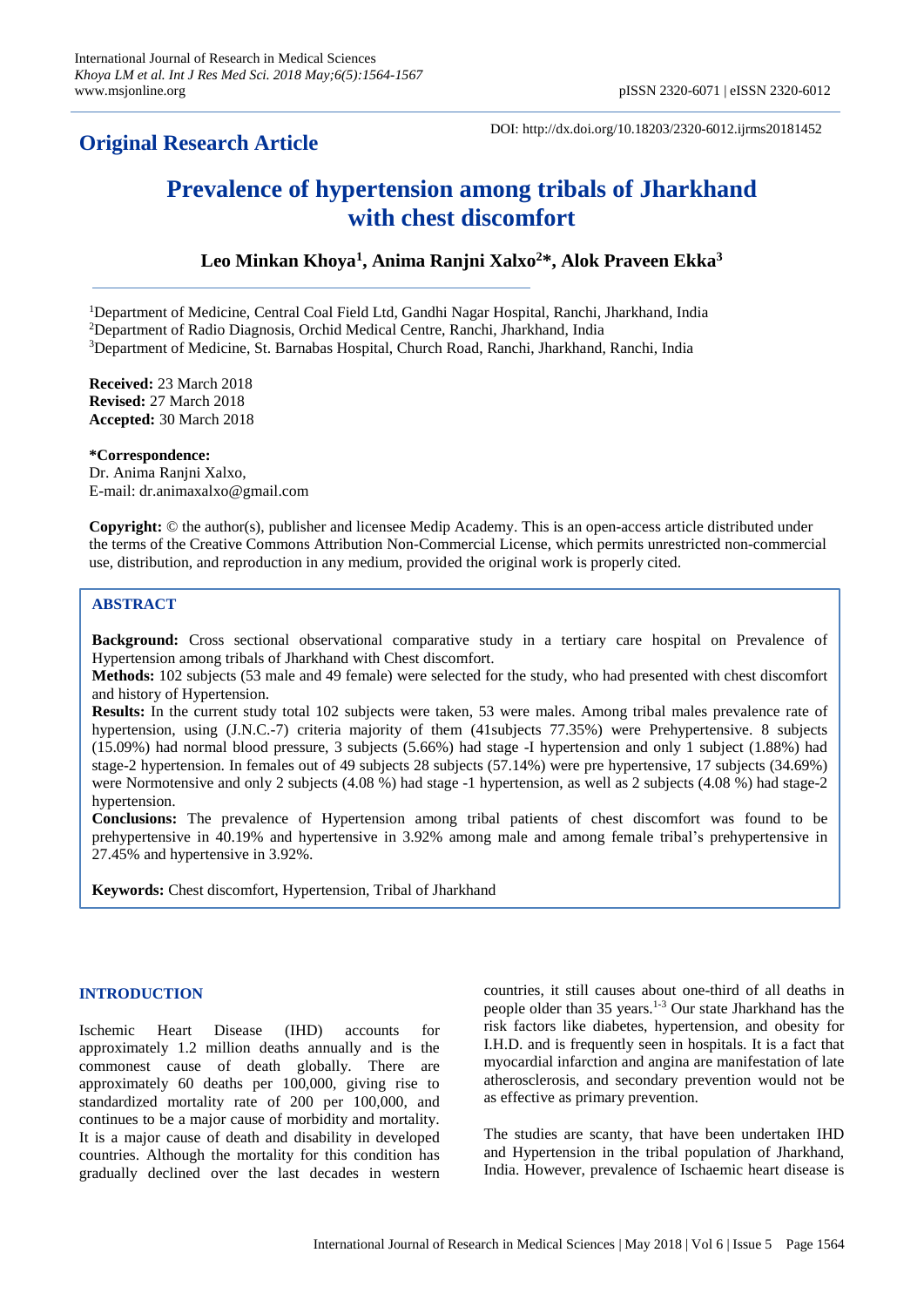low in rural tribal in contrast to urban tribes who have adapted to urbanized way of life. Their staple diet is rice followed by maize, madua, bazra, wheat, lentils. The diet is strikingly lacking in animal protein and fat. Their traditional way is slowly changing, but still they are leading a life segregated from modern civilization, in contrast to urban tribes who have easy access to modernization and lead a more or less sedentary life and various harmful habits like smoking. <sup>4</sup> The evidence from prospective studies in general are more consistent, showing that risk of death from I.H.D is higher in non alcoholics than in those who drinks moderately. 5 In a study by Hendrix et al, found that 11% of hypertensives had a chest pain syndrome.<sup>6</sup> Of these patients, 66% (5284) were diagnosed with chest pain only, 15% (1204) with angina, and 19% (1508) with Ischemic Chest Syndrome (ICS). More men than women were diagnosed with angina (18% v 4%) and ICS (21% v 10%).<sup>7</sup> Hypertension doubles the risk of cardiovascular disease and accelerates significantly the development of atherosclerosis

The objective of present study is to determine the prevalence of hypertension among patients of chest discomfort in tribal population of Jharkhand.<sup>8</sup> For severe disease  $(≥ 75%$  stenosis in all three major arteries or of the left main coronary artery obstruction) the following variables were significant predictors; age, gender, chest pain (type, frequency, course, nocturnal, length of time present), diabetes, smoking, hyperlipidaemia, hypertension, peripheral or cerebral artery disease, carotid bruit, prior MI, and significant Q waves and ST-T wave changes. Coronary heart disease (CHD) is the greatest contributor to CVD and risk factors such as cigarette smoking, elevated cholesterol levels, high blood glucose, high blood pressure, physical inactivity and obesity are the driving forces behind the disease burden.<sup>[9,](https://www.ncbi.nlm.nih.gov/pmc/articles/PMC4945772/#R3)[10](https://www.ncbi.nlm.nih.gov/pmc/articles/PMC4945772/#R4)</sup> Over 90% of CHD events occur in individuals with at least 1 risk factor. We planned this cross sectional observational study in a tertiary care hospital to measure the prevalence of hypertension among tribal population of Jharkhand with chest discomfort.

## **METHODS**

The study is a part of a major study entitled "A study on prevalence of ischaemic heart disease in tribes of Jharkhand" was conducted in Rajendra Institute of Medical sciences, Ranchi, in department of Medicine. This hospital is responsible for catering medical services to tribal as well as non tribal coming from all walks of life. The target of present study is those tribes of Jharkhand hailing from rural as well as urban background and who attend medical outdoor patient's department with complain of chest pain and palpitation.

## *Procedure*

Blood pressure of each subject is measured by sphygmomanometer with a cuff measuring 12.5cm, in supine position when patient was completely relaxed. The cuff was applied 2.5cm above the antecubital fossa. Hypertension was considered to be present according to J.N.C-7 criteria, patients having blood pressure 120/80 was considered normal. Those having Blood pressure ranging 120-l39 systolic and diastolic pressure from 80- 89mm of mercury were considered pre-hypertensive. Patients having systolic pressure ranging from 140-l59 and diastolic pressure ranging 90-99 were considered to be having hypertension stage I and those having blood pressure greater than 160/100 were kept under stage II hypertension.

## **RESULTS**

The maximum number of males examined belonging to age group 40-49 in which total Numbered was 22 (21.78% of total population examined). The age group 60 and above was 7 (6.93%) of total subjects examined (Table 1).

The maximum number of female subjects belonged to the age group of 50-59 and numbered 21 (20.58%) of total population. The population of female subjects above 60 years was 12 (11.76%) (Table 2).

#### **Table 1: Age wise distribution of male subjects.**

| Age group    | No. of<br>subjects | Percentage of the total<br>population examined |
|--------------|--------------------|------------------------------------------------|
| $30-39$ yrs  | 08                 | 07.84%                                         |
| 40-49 yrs    | 22                 | 21.56%                                         |
| 50-59 yrs    | 16                 | 15.68%                                         |
| 60 and above | 07                 | 06.86%                                         |
| Total        | 53                 | 51.96%                                         |

#### **Table 2: Age wise distribution of female subjects.**

| Age group       | No. of<br>subjects | <b>Percentage of</b><br>population examined |
|-----------------|--------------------|---------------------------------------------|
| 30-39yrs        | 08                 | 07.84%                                      |
| 40-49yrs        | 08                 | 07.84%                                      |
| $50-59$ yrs     | 21                 | 20.58%                                      |
| 60yrs and above | 12                 | 11.76%                                      |
| Total           | 49                 | 48.03%                                      |

In the current study, total 102 subjects were taken. Among 102 subjects 53 were males and 49 were females. The prevalence rate of hypertension among tribal males, using (J.N.C.-7) criteria depicts that out of total (53) male subjects examined majority of them (41 subjects 77.35%) were prehypertensive (Table 3).

Most of them belonged to age group 40-49 year (14 cases) and 50-59 years (15 cases). 8 cases (15.09%) of subjects had normal blood pressure. 3 subjects (5.66%) had stage-I hypertension, belonging to age group  $>50$ . Only 1 subject (1.88%) had stage-2 hypertension and belongs to age group >60 years.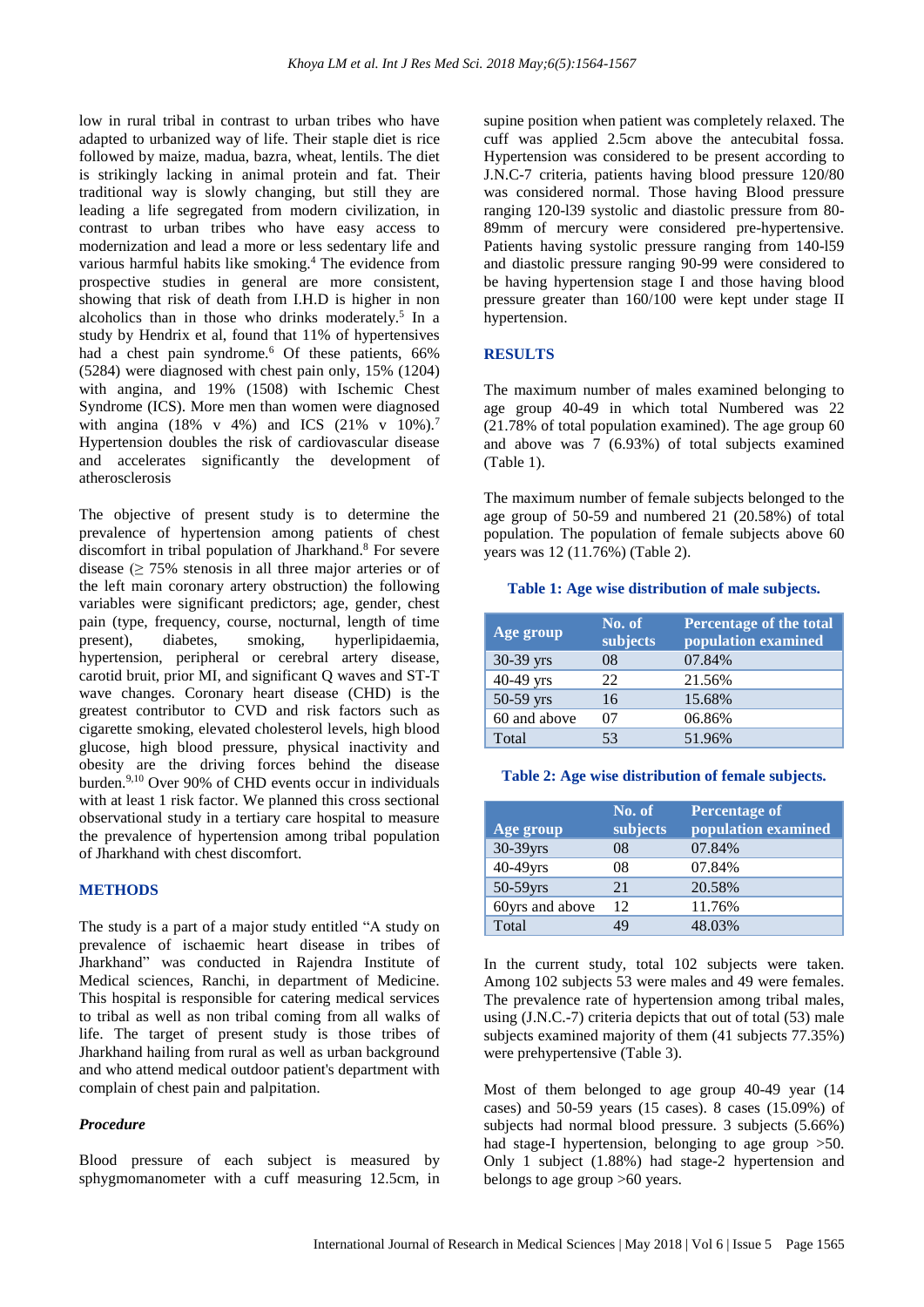In females out of 49 subjects 28 subjects (57.14%) were pre hypertensive, 17 subjects (34.69%) were Normotensive, most of them belonged to age group 30-49 years. Only 2 subjects (4.08 %) had stage-1 hypertension, as well as 2 subjects (4.08 %) had stage-2 hypertension, in age group >50. The prevalence of IHD in tribal population among 53 male subjects only 4 subjects were hypertensive (3 subjects were stage I and 1 had stage II HTN) and only 2 subjects (3.77%) were presented with chest discomfort. Among 49 female subjects, 4 subjects were hypertensive (2 subjects in both stage I and II HTN), only 1 (2.04%) subject had chest discomfort. In both study group age group was 60 years and above.

#### **Table 3: Hypertension in male subjects.**

| Age group         | <b>Normal</b> | <b>Prehypertension</b> | <b>Hypertension stage-1</b> | <b>Hypertension stage-2</b> |
|-------------------|---------------|------------------------|-----------------------------|-----------------------------|
| 30-39yrs          | 04            | 07                     |                             |                             |
| 40-49yrs          | 02            | 14                     |                             |                             |
| 50-59yrs          | 01            | 15                     |                             |                             |
| 60yrs and above   | $\Omega$      | 05                     |                             |                             |
| Total             | 08            | 41                     |                             |                             |
| % of male studied | 15.09%        | 77.35%                 | 5.66%                       | 1.88%                       |

#### **Table 4: Hypertension in female subjects.**

| Age group           | <b>Normal</b> | <b>Prehypertension</b> | <b>Hypertension stage-1</b> | <b>Hypertension stage-2</b> |
|---------------------|---------------|------------------------|-----------------------------|-----------------------------|
| 30-39yrs            | 07            | 08                     |                             |                             |
| 40-49yrs            | 05            | 08                     |                             |                             |
| 50-59yrs            | 03            | 06                     |                             |                             |
| 60yrs and above     | 02            | 06                     |                             |                             |
| Total               |               | 28                     |                             |                             |
| % of female studied | 34.69%        | 57.14%                 | 4.08%                       | 4.08%                       |

#### **Table 5: Prevalence of IHD in hypertensive tribal population.**

| Age group                                                 | Male $(n=4)$  | Female $(n=4)$ |
|-----------------------------------------------------------|---------------|----------------|
| 30-39                                                     |               |                |
| $40 - 49$                                                 |               |                |
| 50-59                                                     |               |                |
| 60 and above                                              | 2             |                |
| Total                                                     | $\mathcal{D}$ |                |
| % of IHD in HTN                                           | 50%           | 25%            |
| % of IHD in Tribal $(n=53)$<br>in male, $n=49$ in female) | 3.77%         | 2.04%          |

The Table 4 shows the number of females having hypertension using (J.N.C.-7) criteria depicts that out of total female subjects examined nearly majority of them were pre hypertensive (57.14%), 34.69% were Normotensive, most of them belonged to age group 30- 39years and 40-49 years. 4.08 % of women had stage -1 hypertension, as well as stage-2 hypertension, exclusively in age group 50-59 and 60 and above.

The Table 5 shows the prevalence of IHD in tribal population among 53 male subjects 4 were hypertensive (3 subjects were stage I and 1 was in stage II HTN), only 2(3.77%) were presented with chest discomfort, while among 49 female subjects 4 were hypertensive (2 subjects in both stage I and II HTN), only 1 (2.04) had chest discomfort. In both study group age group was 60 years and above.

#### **DISCUSSION**

In the current study, it has observed that hypertension was perhaps the most universal contributor to all forms of cardiovascular disease. However, it has emphasized that it never been possible to produce atherosclerosis unless cholesterol levels were raised by feeding cholesterol rich diets.

In this study, total 102 subjects (53 male and 49 female) were selected for the study, who had presented with chest discomfort and history of hypertension. Prevalence of hypertension using (J.N.C.-7) criteria among total 53 male subjects majority of them were pre hypertensive (77.35%), in the age group of 40-59 years. Whereas 15.09%, 5.66% and 1.88% had normotensive, stage-1 hypertension and stage-2 hypertension respectively in age group >50. Ours finding is in concordance to other studies showing similar prevalence of hypertension in coronary artery disease or chest discomfort of other etiology.2,3